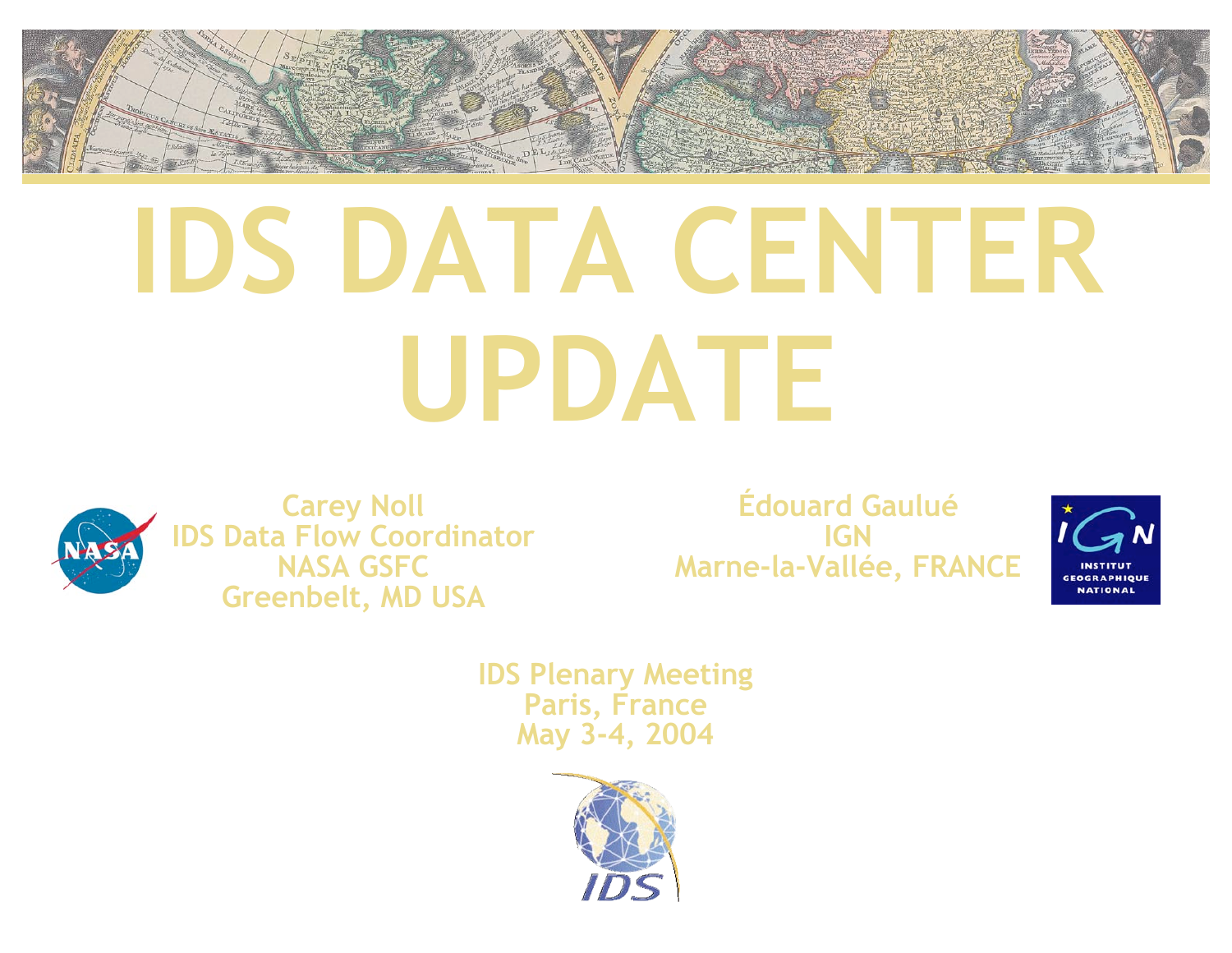

- **Data Center Overview**
- **Archive Structure**
- **Data and Product Availability**
- u **Users of DORIS Data**
- u **Future Plans/Issues**
- **Contact Information**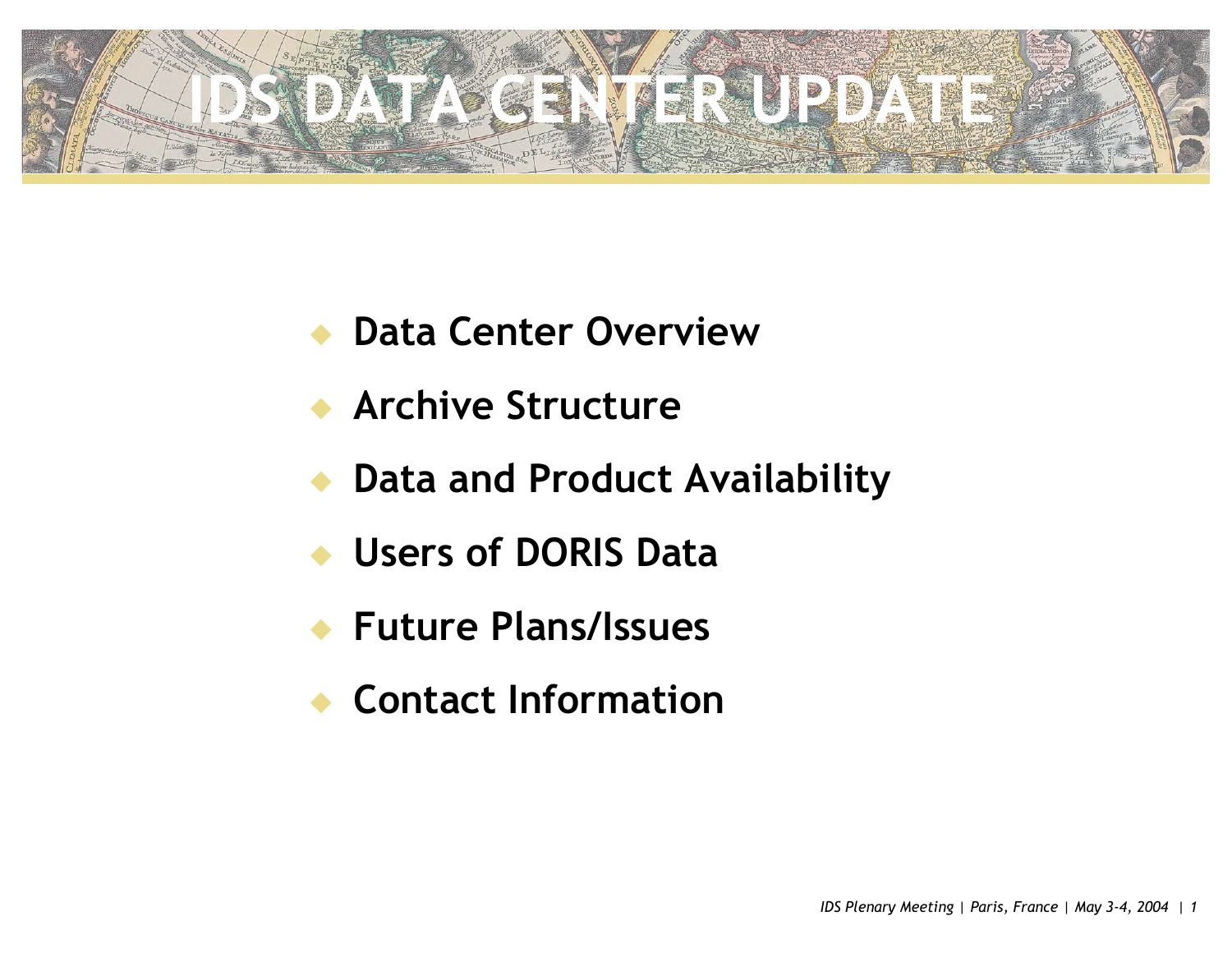### **IDS DATA CENTERS**

- Two data centers support the IDS:
	- **Crustal Dynamics Data Information System (CDDIS), NASA GSFC, Greenbelt, MD USA**
	- **Institut Géographique National (IGN), Paris France**
- u **CDDIS is a dedicated data center supporting the international space geodesy community since 1982**
- u **The CDDIS serves as one of the primary data centers for the following IAG services:**
	- **International GPS Service (IGS)**
	- **International Laser Ranging Service (ILRS)**
	- **International VLBI Service for Geodesy and Astrometry (IVS)**
	- **International DORIS Service (IDS)**
	- **International Earth Rotation Service (IERS)**
- u **CDDIS and IGN have archived DORIS data since launch of TOPEX/Poseidon in 1992**

**IGN currently mirrors contents of CDDIS data and product archives**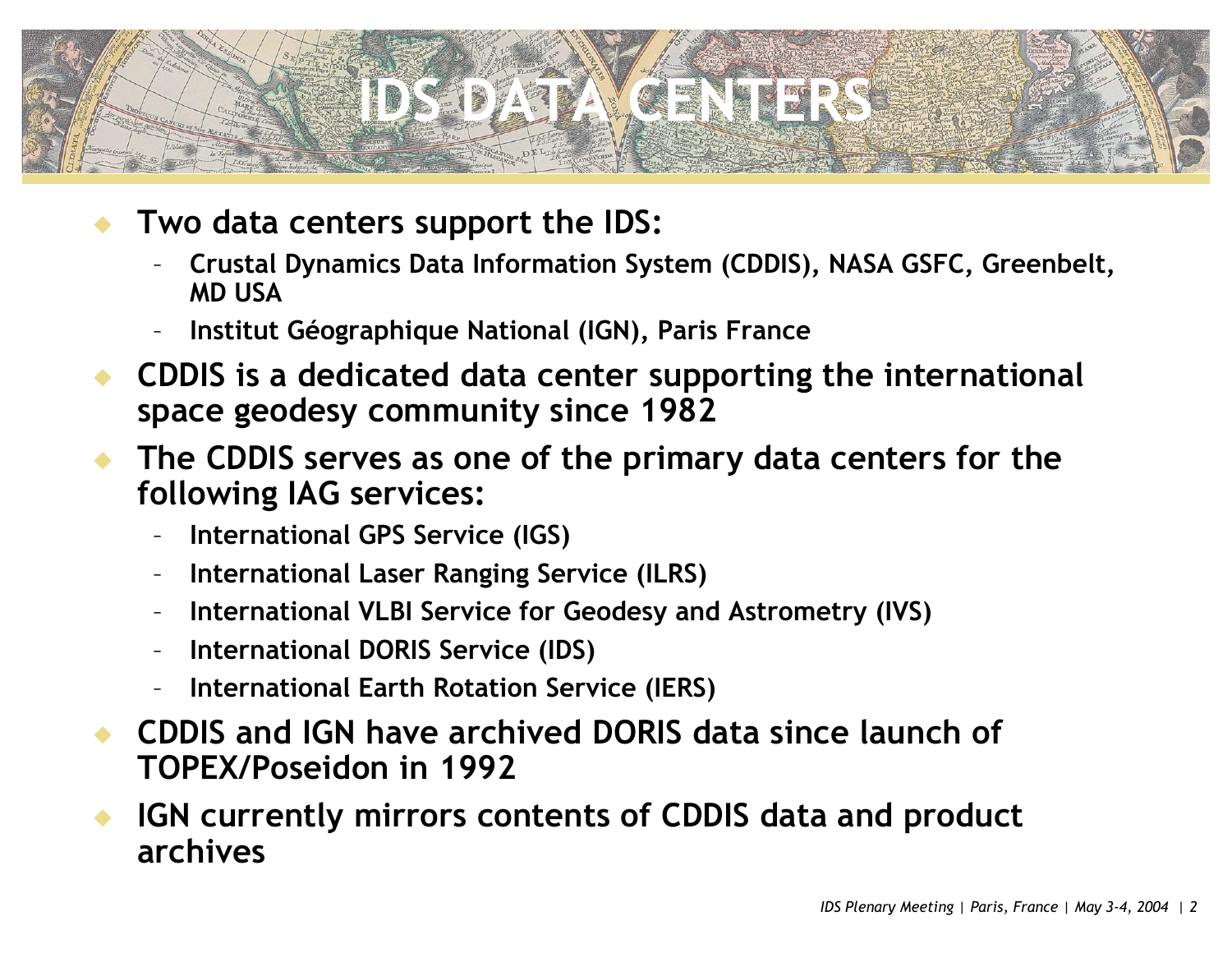# **DATA FLOW FOR IAG SERVICES**



#### **Network Stations**

**Continuously operational Timely flow of data**

#### **Data Centers**

**Interface to network stations Perform QC and data conversion activities Archive data for access to analysis centers and users** 

#### **Analysis Centers**

**Provide products to users (e.g., station coordinates, precise satellite orbits, Earth orientation parameters, atmospheric products, etc.)**

#### **Central Bureau**

**Management of service Facilitate communications Coordinate activities**

#### **Governing Body**

**General oversight of service Future direction**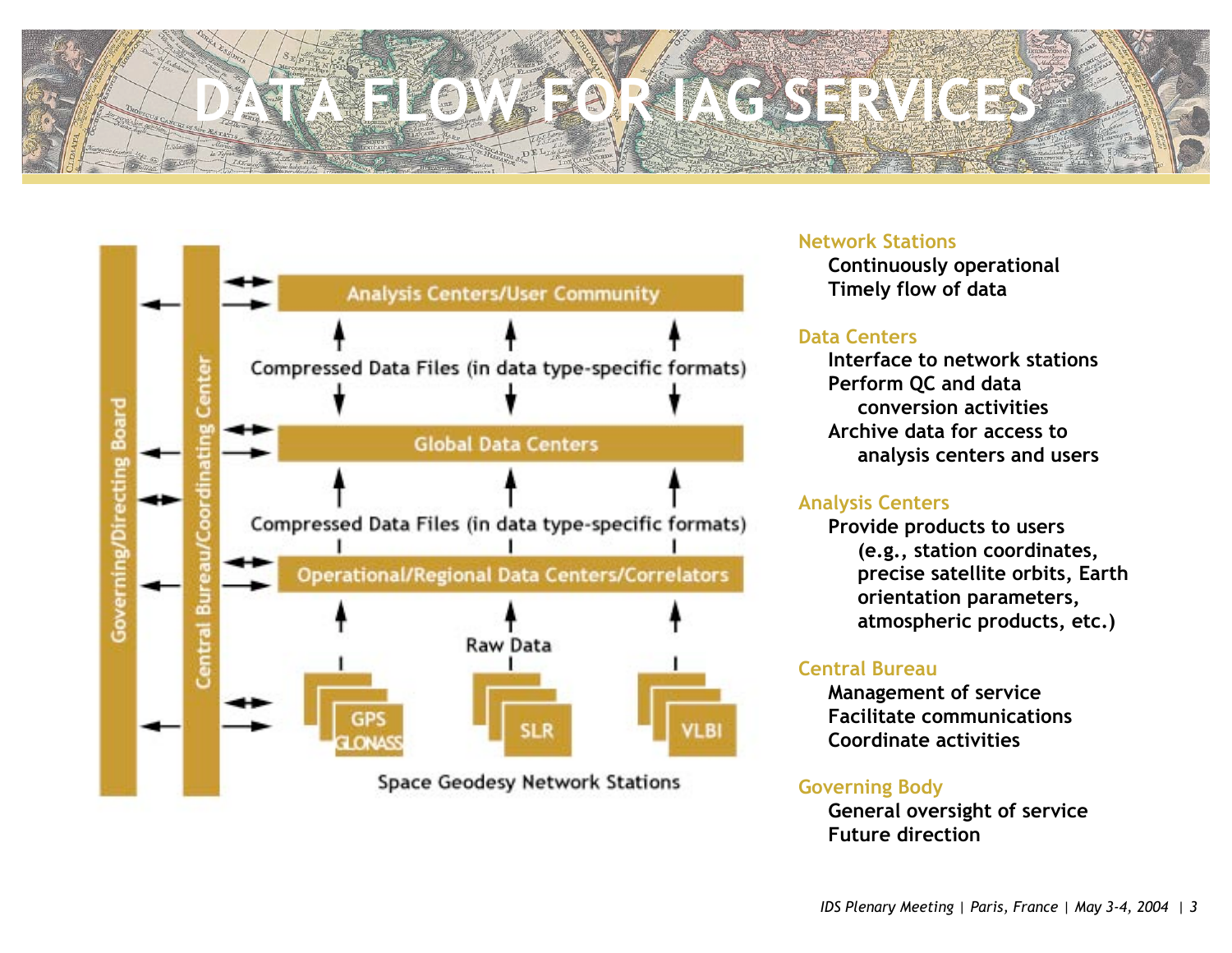### **DRISHING ATANDAR RODUCTE FLOW (CDDIS)**

- u **SSALTO deposits data in incoming disk area on CDDIS host computer**
- u **IDS analysis centers deposit product files in incoming disk area on CDDIS computer**
- u **Automated routines peruse incoming data and product areas for new files and archive files to public disk areas**
- **IDS Central Bureau ftp files mirrored by IDS data centers**
- u **At CDDIS, summaries generated from DORIS data files and loaded into Oracle data base**
- Data base information includes satellite, site, time span, and **number of observations per pass**
- u **Data base used to generate reports on DORIS data holdings at CDDIS**
- u **During 2003, over 110 groups in 30 countries accessed DORIS data and information from the CDDIS**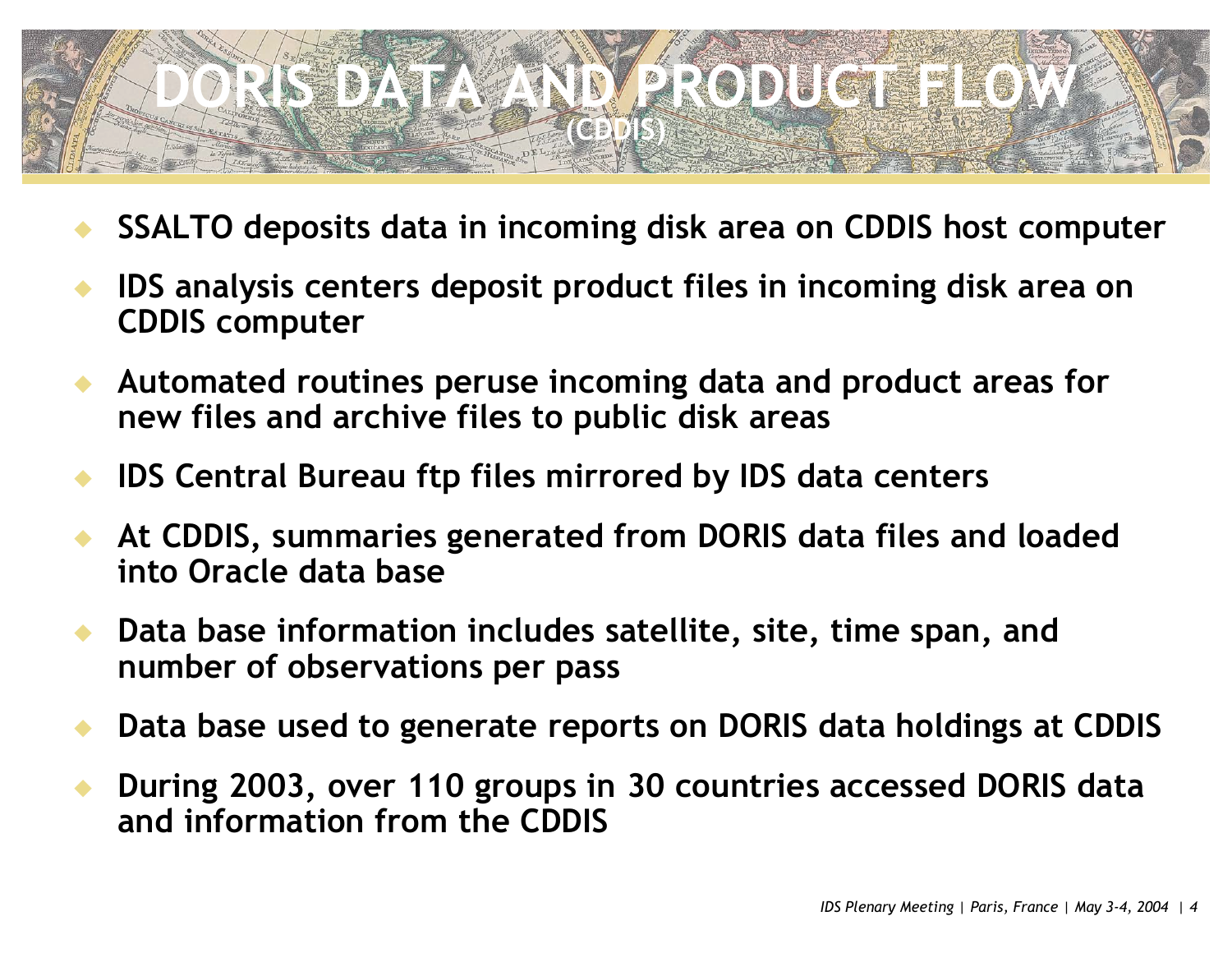

- u **New archive structure implemented at data centers in January 2003**
- u **Description at** *http://lareg.ensg.ign.fr/IDS/doc/struct\_dc.html*
- **Main directories (CDDIS):** 
	- *ftp://cddisa.gsfc.nasa.gov/pub/doris/data* **for all data**
		- Subdirectories by satellite code
		- **New file naming convention**
	- *ftp://cddisa.gsfc.nasa.gov/pub/doris/products* **for all products**
		- Subdirectories by product type and analysis center
	- **Documentation files for each data type, product type, and solution**
	- *ftp://cddisa.gsfc.nasa.gov/pub/doris/cb\_mirror*
		- **Mirror of IDS Central Bureau information files**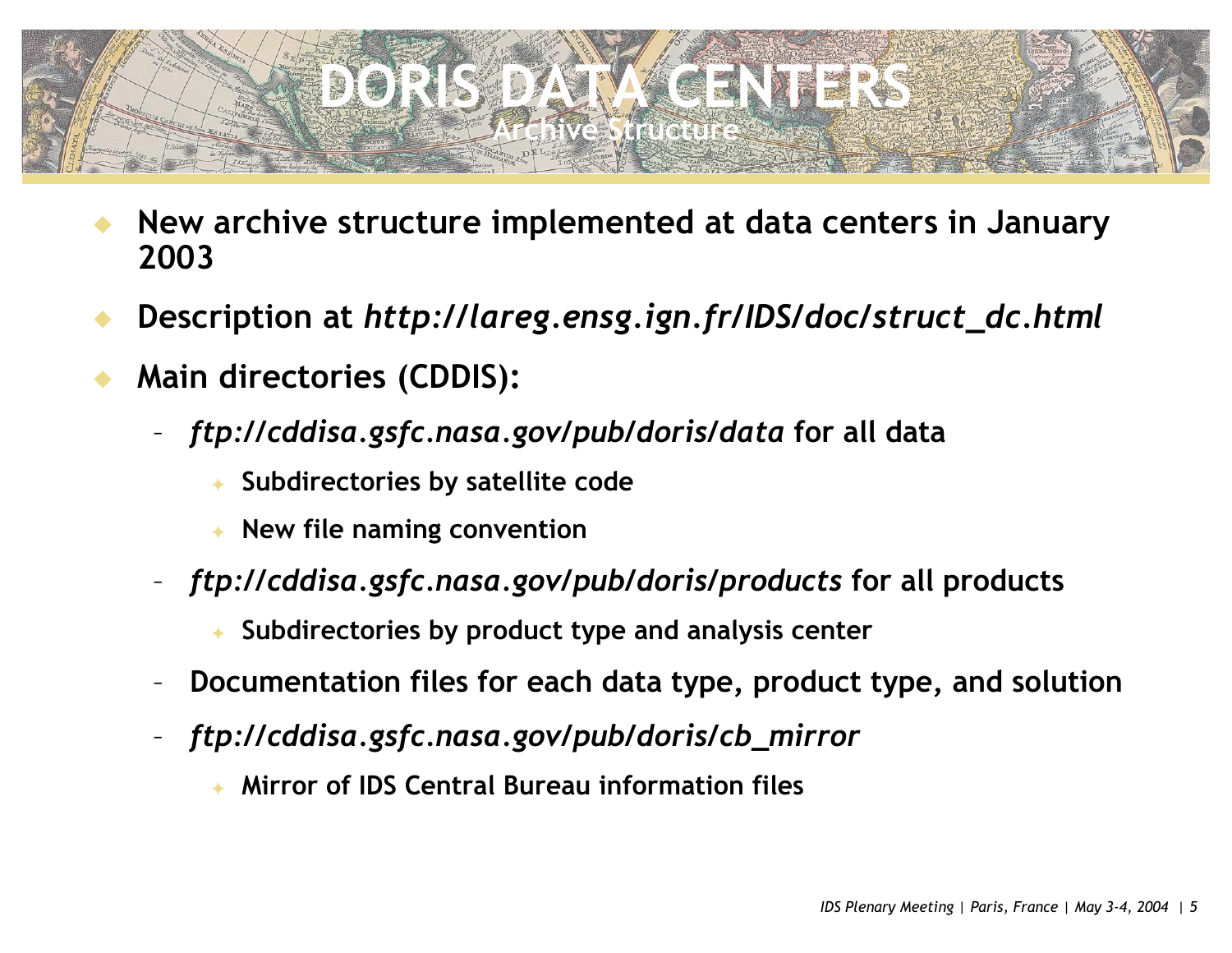#### **ARCHIVE CONTENT Directory Structure**

| <b>Directory</b>           | <b>File Name</b>                                 | Description                                                                                                                                                                                                                  |  |  |  |
|----------------------------|--------------------------------------------------|------------------------------------------------------------------------------------------------------------------------------------------------------------------------------------------------------------------------------|--|--|--|
| <b>Data Directories</b>    |                                                  |                                                                                                                                                                                                                              |  |  |  |
| /doris/data/sss            | sssdataMMM, LLL, Z                               | DORIS data for satellite sss, cycle number MMM, and version LLL                                                                                                                                                              |  |  |  |
|                            | sss files                                        | File containing multi-day cycle filenames versus time span for satellite<br><b>SSS</b>                                                                                                                                       |  |  |  |
| /doris/data/sss/sum        | sssdataMMM, LLL.sum.Z                            | Summary of contents of DORIS data file for satellite sss, cycle number<br>MMM, and file version number LLL                                                                                                                   |  |  |  |
| <b>Product Directories</b> |                                                  |                                                                                                                                                                                                                              |  |  |  |
| /doris/prodtype/ccc/       | orbits/ccc/cccsssVV.bXXDDD.eYYEE<br>E.sp1. LLL.Z | Satellite orbits in SP1 format from analysis center ccc, satellite sss,<br>solution version VV, start date year XX and day DDD, end date year YY<br>and day <b>EEE</b> , and file version number LLL                         |  |  |  |
|                            | sinex_global/cccWWuVV.snx.Z                      | Global SINEX solutions of station coordinates for analysis center ccc,<br>year $WW$ , content $u$ (d=DORIS, c=multi-technique), and solution version<br><b>VV</b>                                                            |  |  |  |
|                            | sinex_series/ccc/<br>cccYYDDDtuVV.snx.Z          | Time series SINEX solutions for analysis center ccc, starting on year YY<br>and day of year $DDD$ , type $t$ (m=monthly, w=weekly, d=daily) solution,<br>content $u$ (d=DORIS, c=multi-technique), and solution version $VV$ |  |  |  |
|                            | stcd/cccWWtu/<br>cccWWtuVV.stcd.aaaa.Z           | Station coordinate time series SINEX solutions for analysis center ccc,<br>for year WW, type $t$ (m=monthly, w=weekly, d=daily), content $u$<br>(d=DORIS, c=multi-technique), solution version VV, for station <i>aaaa</i>   |  |  |  |
|                            | geoc/cccWWtuVV.geoc.Z                            | TRF origin (geocenter) solutions for analysis center ccc, for year WW,<br>type $t$ (m=monthly, w=weekly, d=daily), content $u$ (d=DORIS, c=multi-<br>technique), and solution version VV                                     |  |  |  |
|                            | eop/cccWWtuVV.eop.Z                              | Earth orientation parameter solutions for analysis center ccc, for year<br>WW, type $t$ (m=monthly, w=weekly, d=daily), content $u$ (d=DORIS,<br>c=multi-technique), and solution version VV                                 |  |  |  |
|                            | iono/ccc/sss/<br>cccsssVV.YYDDD.iono.Z           | lonosphere products for analysis center ccc, satellite sss, solution<br>version VV, and starting on year YY and day of year DDD.                                                                                             |  |  |  |

#### **Information Directories**

/doris/cb\_mirror Mirror of IDS central bureau files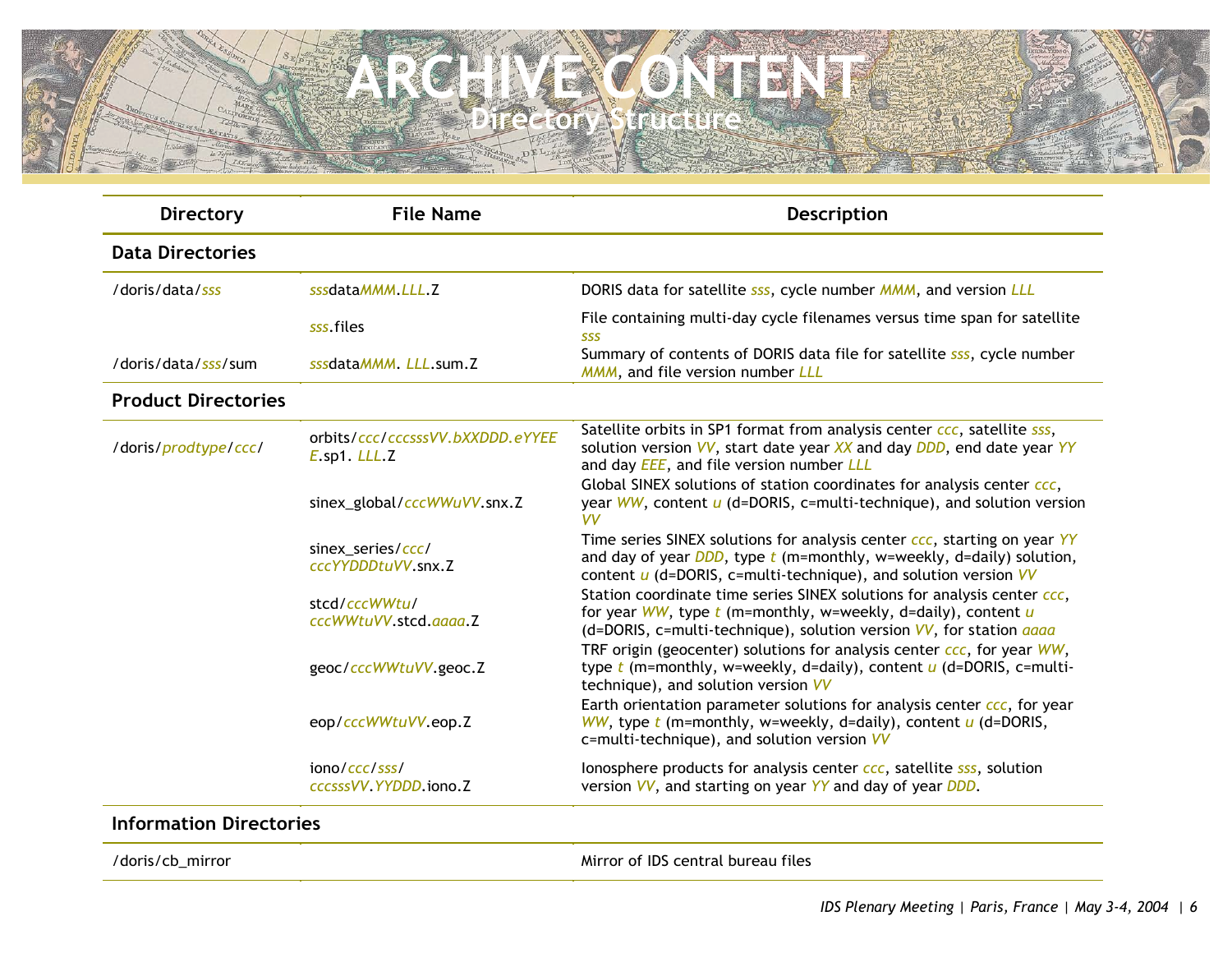### **DORIGANIE IVE CONTENT Data**

- **CDDIS and IGN currently archive DORIS data from six operational satellites: TOPEX, SPOT-2, SPOT-4, SPOT-5, Jason-1, Envisat**
- u **Historic archive of SPOT-3 data also available**
- u **CDDIS data files are mirrored at IGN data center**
- Data are stored in multi-day (typically 10-day) cycle files
- Data availability after the last observation day:
	- **TOPEX: ~20 days**
	- **SPOT: ~30 days**
	- **Jason: ~20 days**
	- **Envisat: ~40 days**
- Files approximately two Mbytes in size (UNIX compressed)
- u **New DORIS data format (V2.1) to accommodate new DORIS receiver implemented for all data since 15-Jan-2002**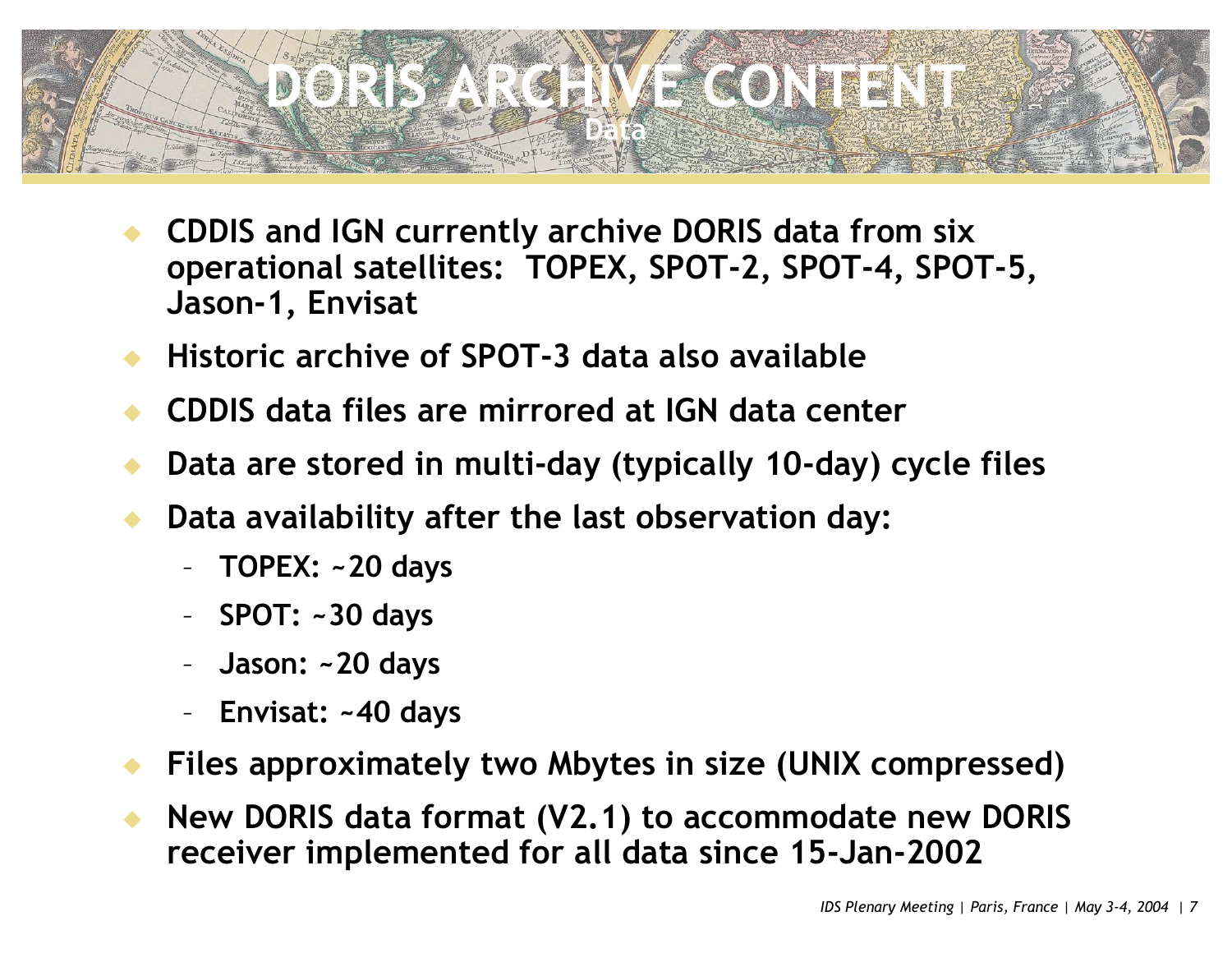### **DORIS ARCHIVE CONTENT CDDIS**

| <b>Satellite</b>      | <b>Time Span</b>                |  |  |  |
|-----------------------|---------------------------------|--|--|--|
| <b>TOPEX/Poseidon</b> | 25-Sep-1992 through present     |  |  |  |
| SPOT-2                | 31-Mar through 04-Jul-1990      |  |  |  |
|                       | 04-Nov-1992 through present     |  |  |  |
| SPOT-3                | 01-Feb-1994 through 09-Nov-1996 |  |  |  |
| SPOT-4                | 01-May-1998 through present     |  |  |  |
| SPOT-5                | 11-Jun-2002 through present     |  |  |  |
| Jason-1               | 15-Jan-2002 through present     |  |  |  |
| <b>ENVISAT</b>        | 13-Jun-2002 through present     |  |  |  |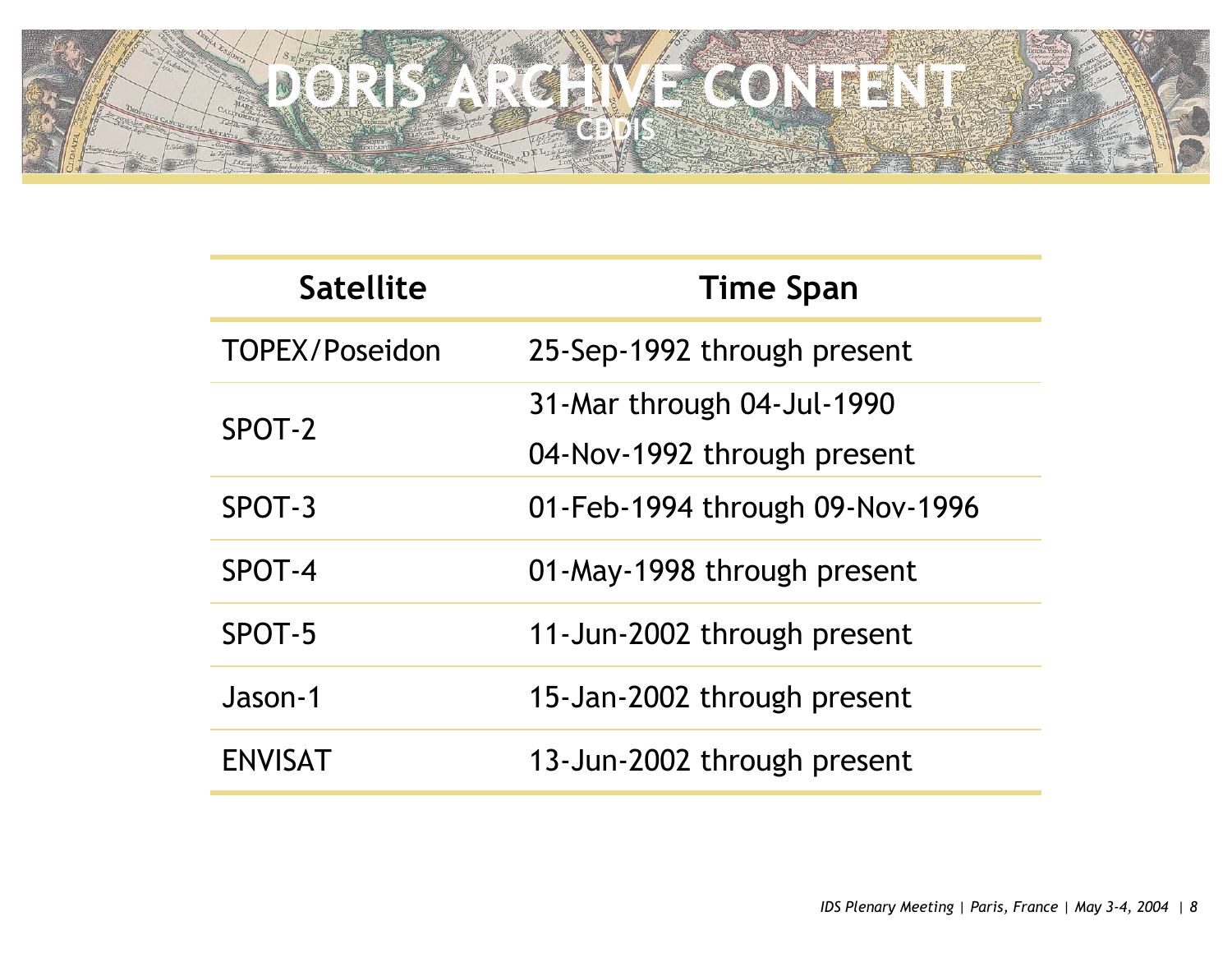### **DORIGANIE NE CONTENT Preductes**

- Archived by data type and Analysis Center (AC)
	- **Station coordinates (SINEX)**
		- <sup>F</sup> **Global**
		- Time series (daily, weekly, monthly)
	- **Geocenter variations**
	- **Orbits**
	- **Ionosphere products**
	- **EOP (X, Y, UT1-UTC rate)**
	- **Etc.**
- ACs (and three-character code) archived thus far:
	- **Institut Géographique National/JPL (ign) France, P. Willis**
	- **LEGOS/GRGS-CLS (lca) France, J.-F. Crétaux**
	- **SSALTO (ssa) France, G. Tavernier**
	- **CNES/SOD (sod) France, J.P. Berthias**
	- **INASAN (ina) Russia, S. Tatevian**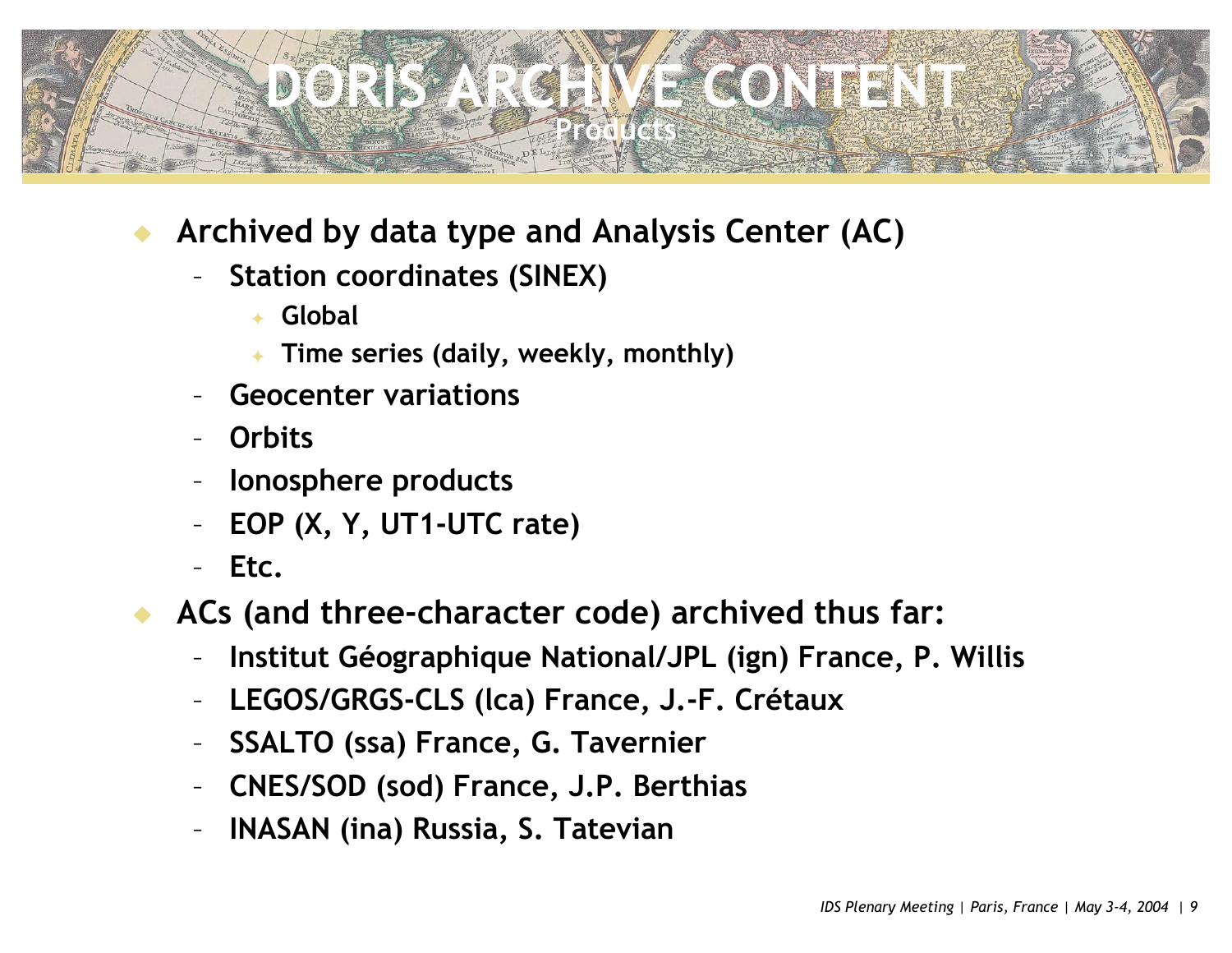### **DORIGANIE IVE CONTENT Preductes**

- Products archived thus far (subdirectory name):
	- **IGN/JPL (ign)**
		- <sup>F</sup> **TRF-origin time series (geoc)**
		- <sup>F</sup> **Global SINEX solutions (sinex\_global)**
		- ← Time series of SINEX solutions, weekly and monthly (sinex\_series)
		- ← EOP time series (eop)
	- **LEGOS/GRGS-CLS (lca)**
		- <sup>F</sup> **Orbits, Jason-1 (orbits)**
		- <sup>F</sup> **Time series of SINEX solutions, monthly (sinex\_series)**
	- **SSALTO (ssa)**
		- ← lonosphere (iono)
		- ← Time series of SINEX solutions, weekly and monthly (sinex\_series)
		- <sup>F</sup> **Station coordinates time series, weekly (stcd)**
	- **SOD (sod)**
		- Fime series of SINEX solutions, weekly (sinex\_series)
	- **INASAN (ina)**
		- ← Time series of SINEX solutions, weekly and monthly (sinex\_series)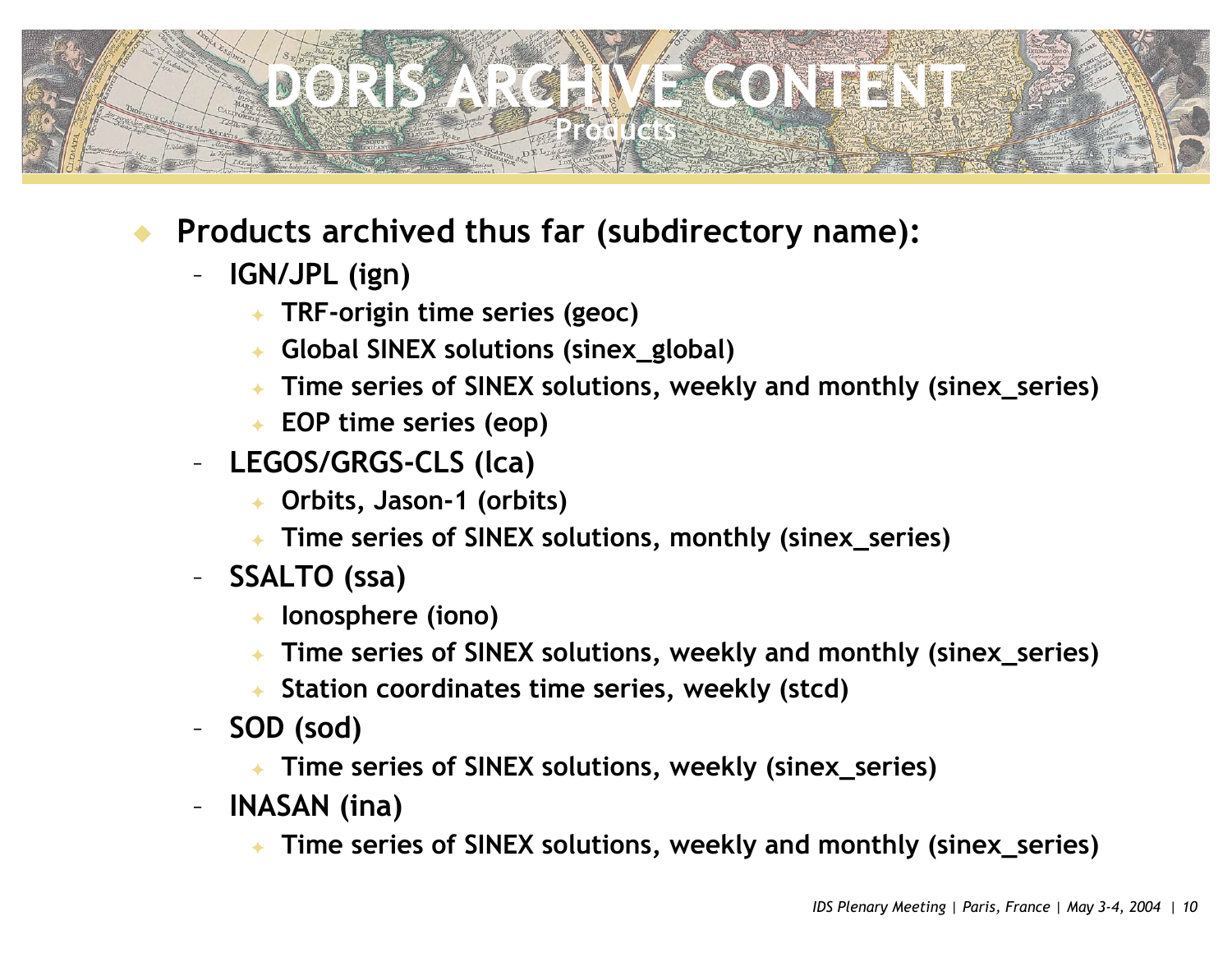

#### **Number of Files Downloaded**



Note: Over 70% of downloads from France are from IGN for data archive mirroring purposes

- In 2003, nearly 52K DORIS-related files (18K data, 26K product) **were downloaded from the CDDIS**
- u **Users from 30 countries and over 100 government, education, and commercial institutions downloaded DORIS data and products from the CDDIS**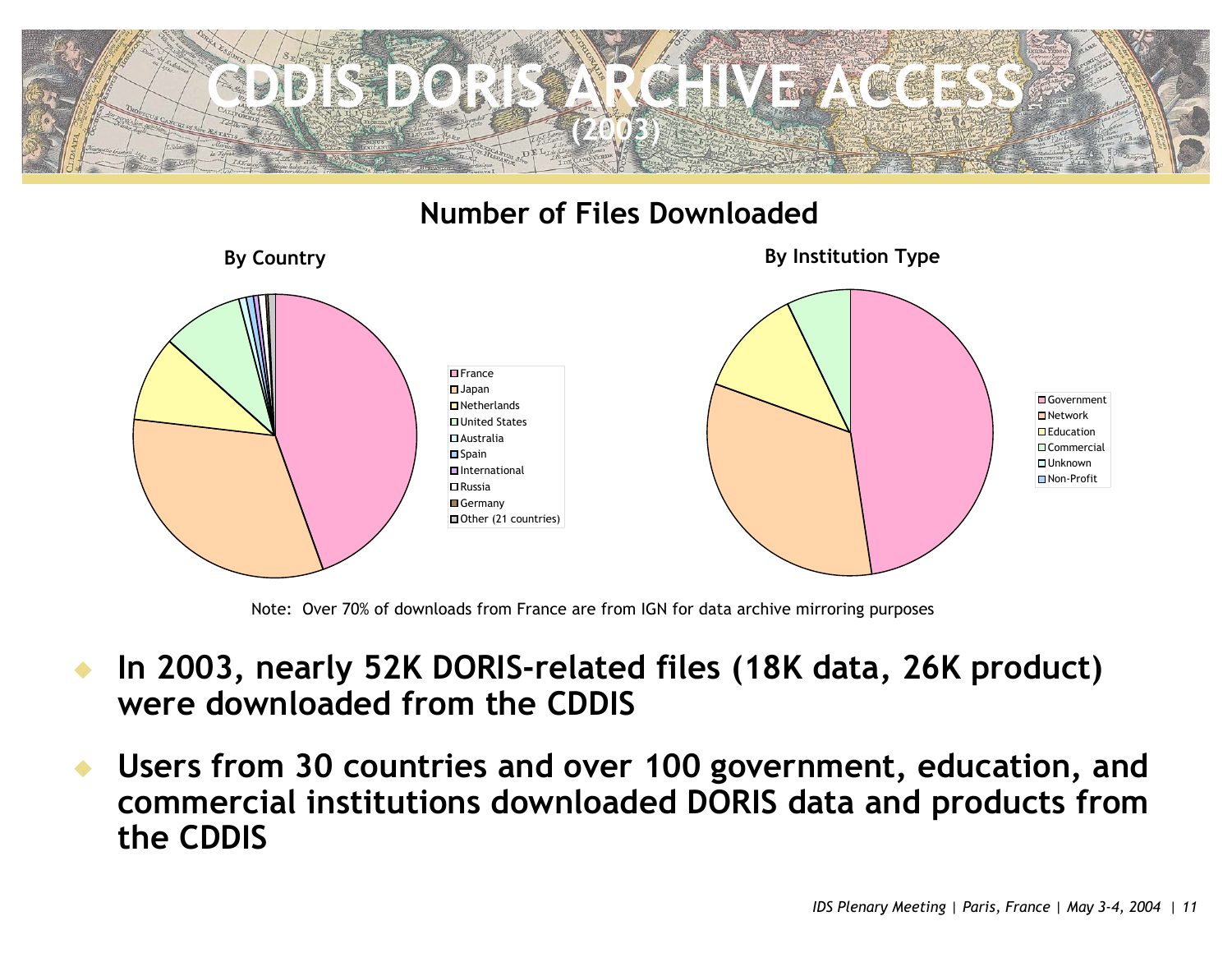



Note: Delivery delay has significantly reduced since 01/2004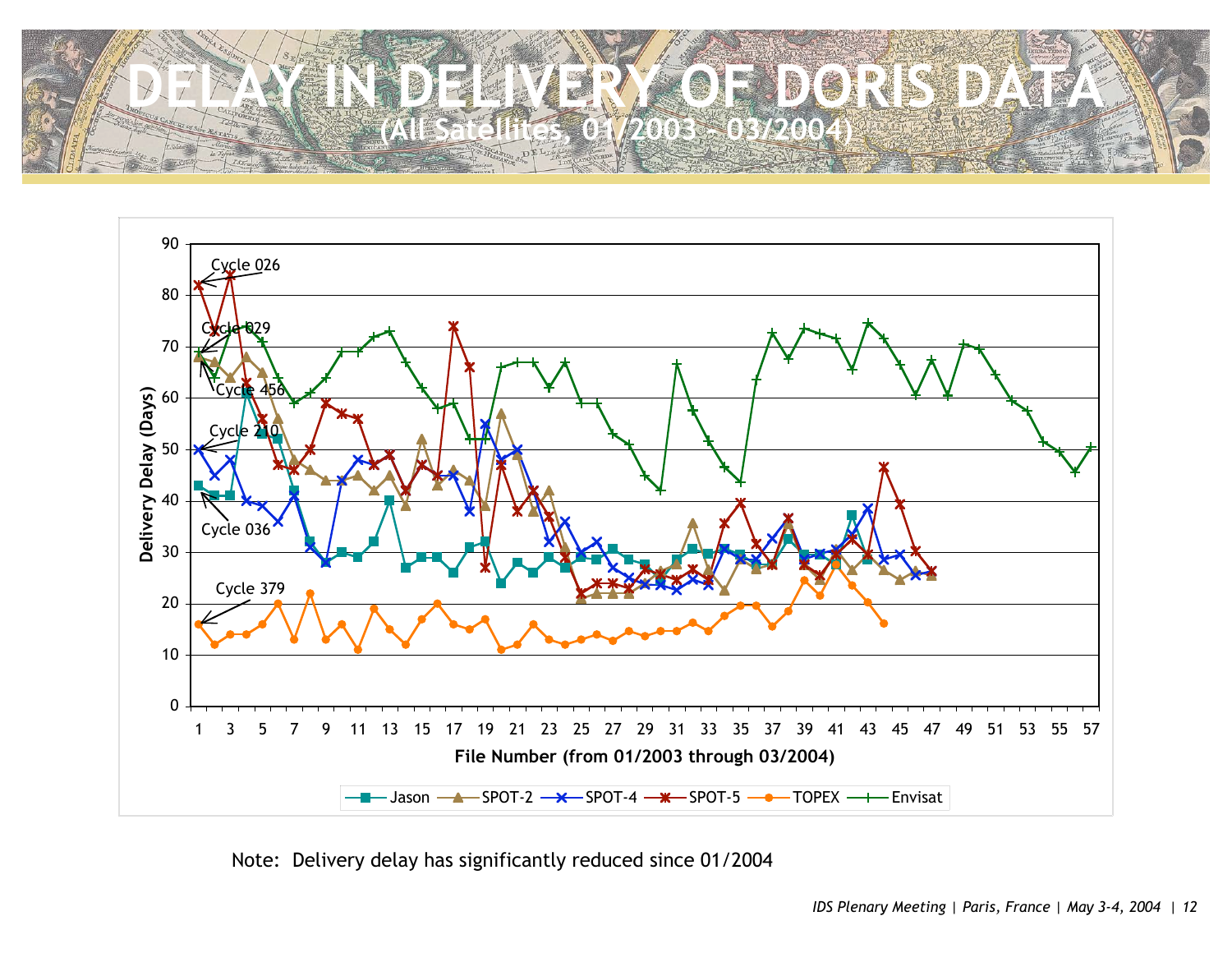# **FUTURE PLANS/ISSUES**

- u **SSALTO's reduction in delivery delay of all DORIS data files to CDDIS has been beneficial to users**
- ◆ IGN currently providing minimal service to IDS (i.e., mirroring of **CDDIS archive) due to manpower constraints**
	- **Implies delay in enhancements to data center functionality**
	- **Mirroring of CDDIS archive still critical to ensure IDS viability**
- At this time, IGN mirrors the CDDIS archive
	- **SSALTO should deliver data to both CDDIS and IGN data centers (when IGN staffing issue is resolved)**
	- **Will ensure redundancy in data delivery in the event one data center is unavailable**
- u **Enhance procedures at both data centers to regularly compare data holdings (when IGN staffing issue is resolved)**
- **Issue bi-monthly data holding reports through DORISMail**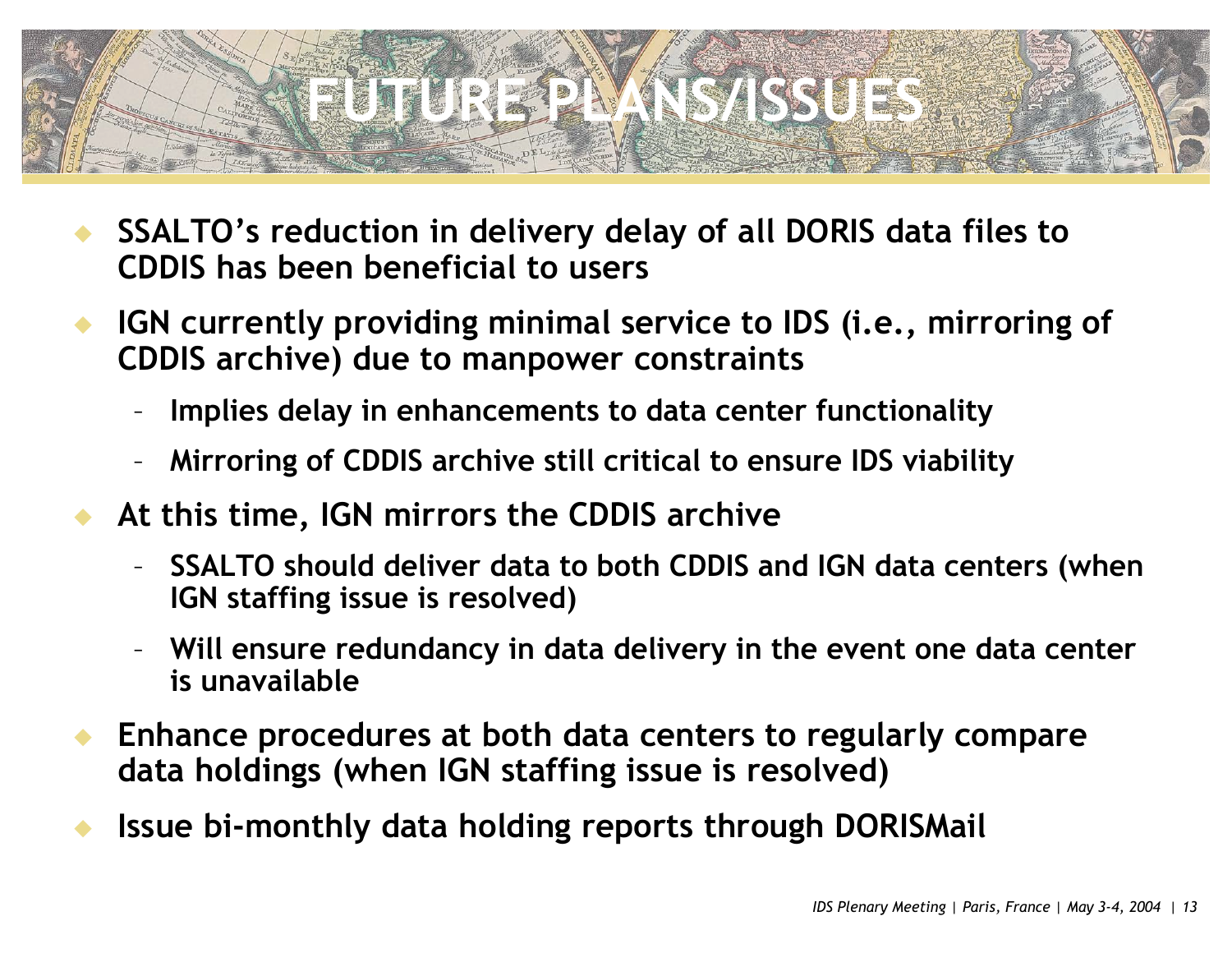

#### **Current DORIS Data Holdings for March 2004 by Satellite (as of 23-Apr-04 11:24)**

|                |           | Max. Date | <b>File Name</b>                       | No.<br>Sta. | Tot.<br><b>Pass</b> | Tot.<br>Obs. |
|----------------|-----------|-----------|----------------------------------------|-------------|---------------------|--------------|
| Sat.           | Min. Date |           |                                        |             |                     |              |
| <b>ENVISAT</b> |           |           | 01-Mar-2004 01-Mar-2004 enldata089.001 | 41          | 114                 | 4,757        |
|                |           |           | 02-Mar-2004 08-Mar-2004 enldata090.001 | 43          | 821                 | 32,520       |
|                |           |           | 09-Mar-2004 16-Mar-2004 enldata091.001 | 43          | 850                 | 34,383       |
| <b>JASON</b>   |           |           | 01-Mar-2004 08-Mar-2004 jaldata079.001 | 42          | 1,026               | 67,360       |
|                |           |           | 08-Mar-2004 18-Mar-2004 jaldata080.001 | 41          | 1,304               | 84,956       |
|                |           |           | 18-Mar-2004 28-Mar-2004 jaldata081.001 | 43          | 1,379               | 90,761       |
| $SPOT-2$       |           |           | 01-Mar-2004 10-Mar-2004 sp2data503.001 | 41          | 1,116               | 36,568       |
|                |           |           | 10-Mar-2004 19-Mar-2004 sp2data504.001 | 42          | 1,396               | 46,140       |
| $SPOT-4$       |           |           | 01-Mar-2004 10-Mar-2004 sp4data257.001 | 42          | 1,198               | 40,935       |
|                |           |           | 10-Mar-2004 20-Mar-2004 sp4data258.001 | 42          | 1,353               | 46,668       |
| $SPOT-5$       |           |           | 01-Mar-2004 05-Mar-2004 sp5data071.001 | 42          | 786                 | 39,243       |
|                |           |           | 06-Mar-2004 15-Mar-2004 sp5data072.001 | 42          | 1,574               | 77,730       |
|                |           |           | 16-Mar-2004 25-Mar-2004 sp5data073.001 | 44          | 1,632               | 81,533       |
| <b>TOPEX</b>   |           |           | 01-Mar-2004 08-Mar-2004 topdata422.001 | 42          | 995                 | 39,265       |
|                |           |           | 08-Mar-2004 18-Mar-2004 topdata423.001 | 42          | 1,286               | 52,037       |
|                |           |           | 18-Mar-2004 28-Mar-2004 topdata424.001 | 45          | 1,381               | 56,571       |

**16 rows selected.**